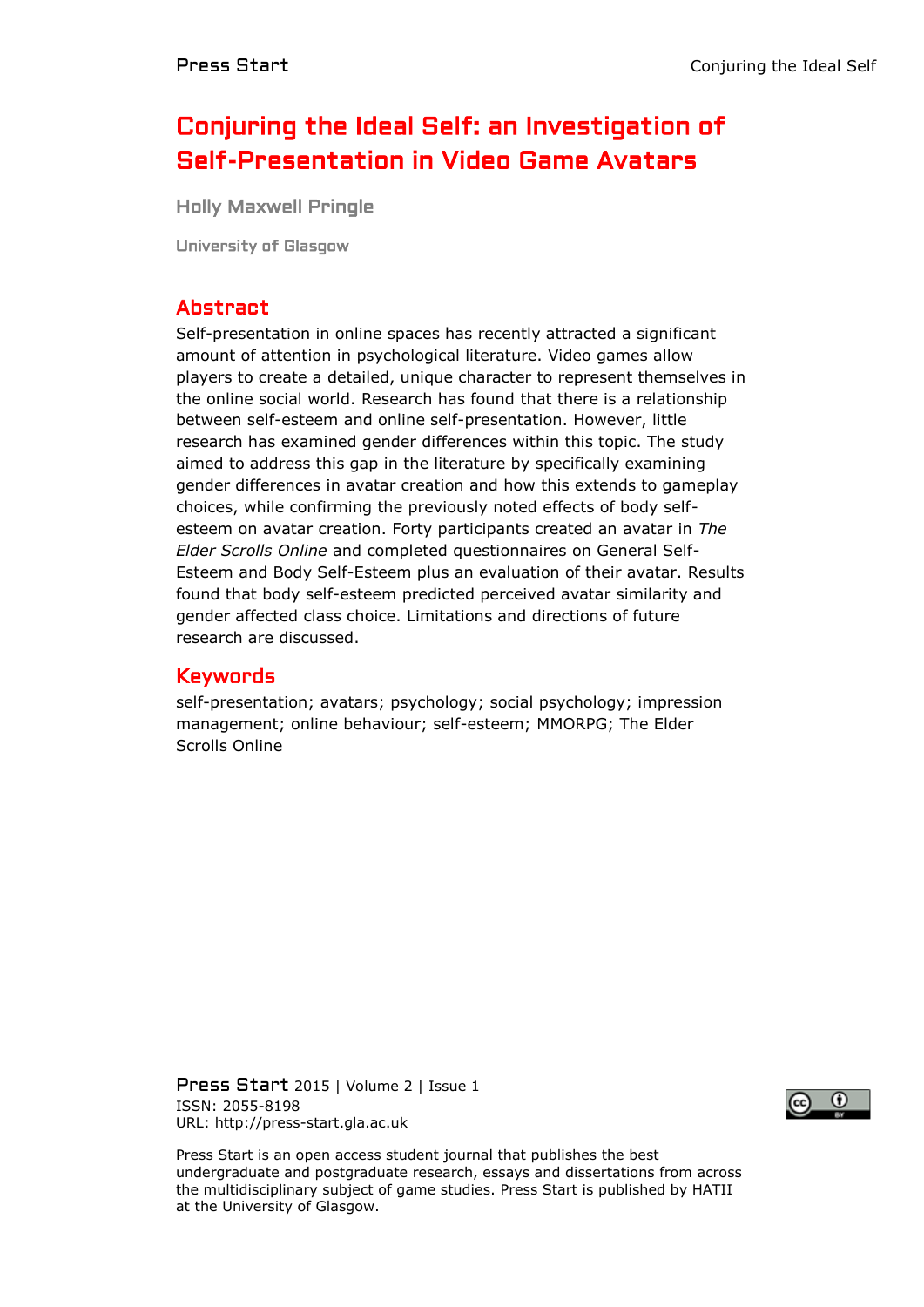## Introduction

#### Self-presentation

Self-presentation, or impression management, is a regulation of social behaviour with the intention of controlling the perception of one's image. It was first described by Erving Goffman in his 1959 book "The Presentation of Self in Everyday Life", using analogies to theatre to explain how individuals are like actors when they self-present. It was then defined as a social behaviour by Edward Jones in the 1960s, and has been studied extensively in social psychology since.

It is said that the concept of self is important as it can influence, and be influenced by, social interaction (Schlenker, 1980; Leary & Kowalski, 1990). It is argued that a certain degree of self-presentation is essential for successful social interaction, and it is not simply a sign of vanity, shallowness or insecurity (Leary, 1995). It has been consistently found that individuals will try to present the most positive version possible of themselves (Alexander & Knight, 1971; Bromley, 1993). Ultimately, it is thought that it is the desire for social approval that drives selfpresentation efforts (Arkin, 2013; Jellison & Gentry, 1978).

#### Self-presentation in online environments

With the explosion of social media use in recent years, literature has shifted focus towards impression management online. Currently, 83% of internet users use social networking sites, and computer mediated communication (CMC) accounts for a quarter of the time spent online (Brenner, 2013). Impression management is particularly relevant to online environments, as publicness significantly increases motivation to self-present positively (Leary & Kowalski, 1990). Websites and applications such as Facebook, Instagram and Twitter provide a platform for individuals to project themselves, and it can be their real self or an idealised self they choose to project.

As early as 1996, Walther's Hyperpersonal model of communication predicted that the reason individuals positively self-present online is because the technology allows unlimited time and editing, meaning that they can be highly strategic about self-presentation. Online communication allows the individual to consider their response more carefully, as they do not need to respond instantaneously as they would in a spoken conversation. Editability means they can revise their message, or delete it (Walther, 2007). This means negative aspects can be downplayed, and information presented selectively to portray a positive image (Ellison *et al*., 2006; Bibby, 2008). It is for these reasons that it is significantly easier to present the best possible self online than it is in real life.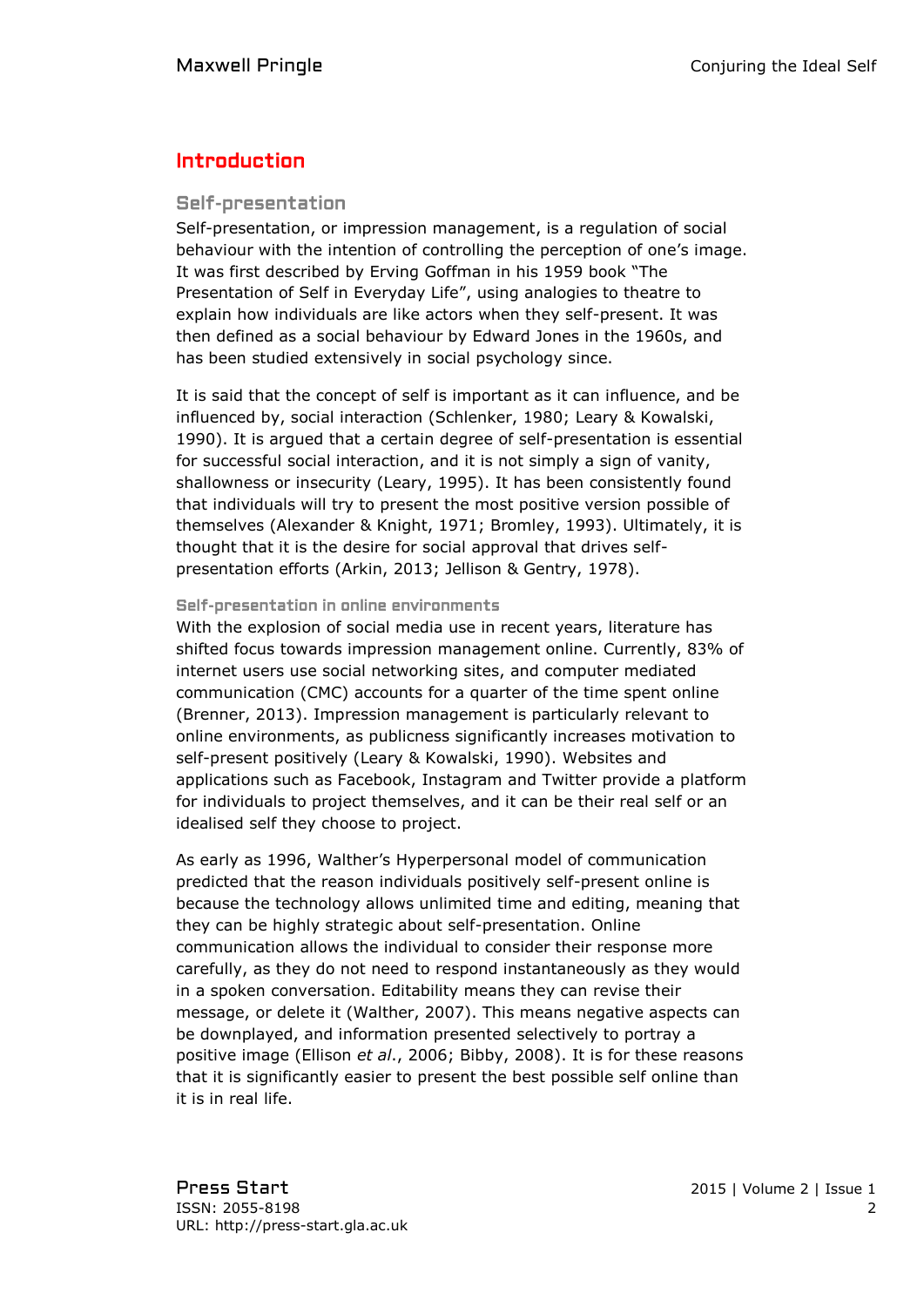Early research on impression management online examined the use of personal websites as a form of self-presentation (Schau & Gilly, 2003). Chat rooms and bulletin boards were also examined and it was found that users often pretend to be someone else or act out negative impulses in the online world that they cannot in real life (Rheingold, 1995; Surratt, 1998; Turkle, 1995). Users of chat rooms were found to embellish personal characteristics such as age, intelligence, income and marital status (Caspi & Gorsky, 2006; Cornwell & Lundgren, 2001; Whitty, 2002).

More recently, research attention has shifted to social media sites such as Facebook. It is stated that self-presentation is a major motivation to use social networking sites (Kramer & Winter, 2008, Nadkarni & Hofmann, 2012). It has been found that some users will self-present by only showing the most attractive photos (Ellison *et al*., 2006; Manago *et al*., 2008; Strano, 2008). Facebook users rated their profiles as portraying them as better than reality on qualities such as "funny", "outgoing" and "adventurous", and believed that their profiles presented them more positively than reality (Toma & Carlson, 2015).

#### Self-presentation in video games

Video games are another form of media which can encourage conscious or unconscious impression management. Many current games allow players the freedom to create a very detailed and unique avatar to play through the game as. There are usually many options available for customisation, varying from hair colour to hand size, from forehead slope to eye width, meaning that players can easily create something that resembles themselves. Therefore, it would be reasonable to expect that people will do so.

It has been found that users will spend extra effort creating a unique representation of themselves, despite there being ready-made options available, and even if it requires significantly more time commitment (Cheng *et al*., 2002; Taylor, 2002). In the social online game *Second Life*, 60% of users were found to create an avatar based on their own characteristics, and it was found that it was often an idealised version of themselves (Ducheneaut *et al*., 2009). Players of *World of Warcraft* were asked to rate their own attributes, and then rate their character**'**s attributes. It was found that they rated their characters as having more favourable attributes than their own attributes; therefore they had created an idealised character (Bessiere *et al*., 2007). In a study of undergraduate females, it was found that those who wished to be thinner created avatars with a lower body mass (Thomas & Johansen, 2012).

Creating an idealised self avatar has been found to establish a stronger avatar-self connection than creating a self-reflective avatar (Sa, 2010). Furthermore, users who create an idealised avatar indicate greater personal and emotional investment in their avatar. Introverted players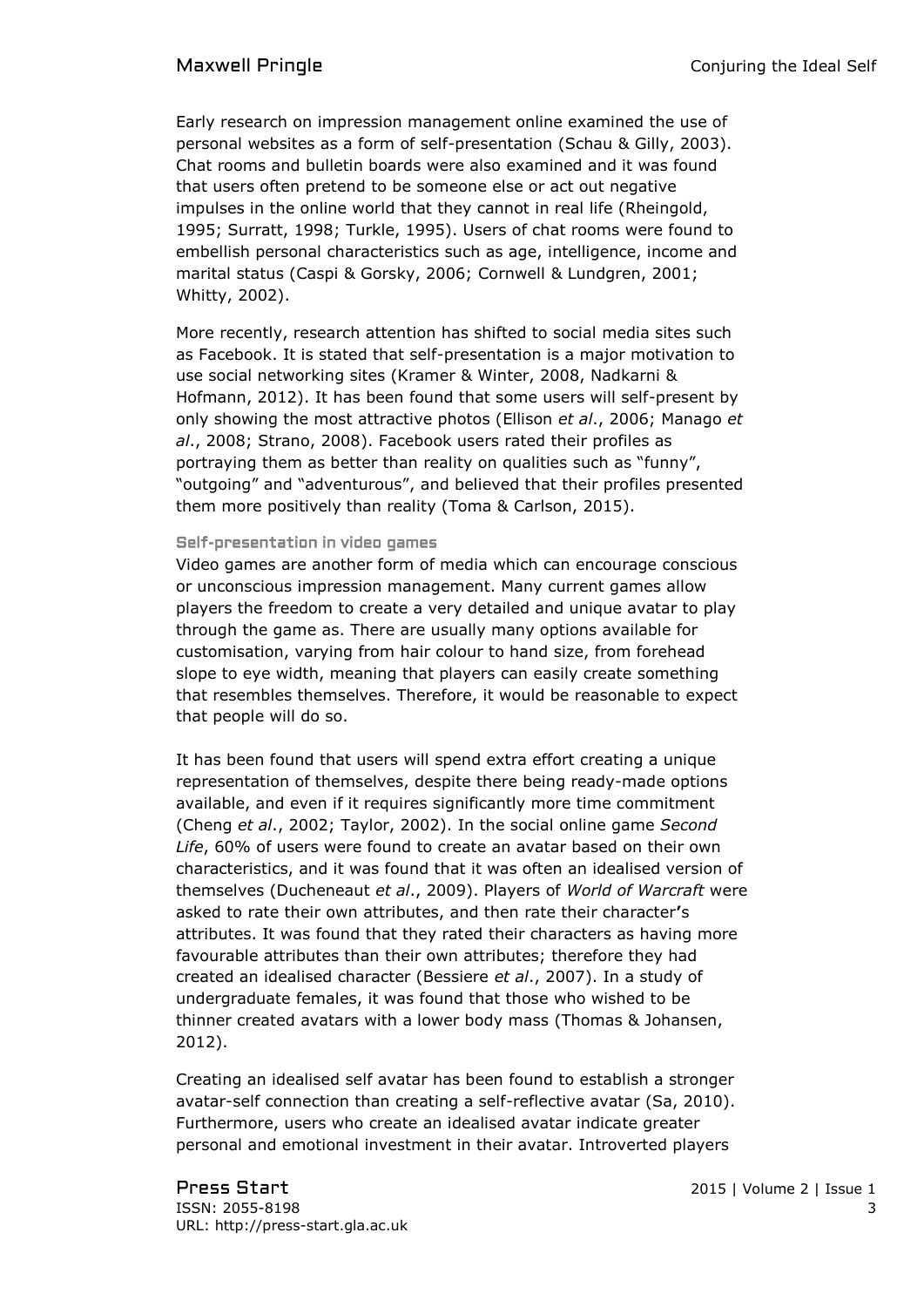often create avatars which are idealised versions of themselves, while extroverted players experiment with new identities (Yee, 2006). Evidently, the process of avatar creation in video games can reveal considerable information about self-presentation and social behaviour.

#### Gender and Gameplay Choices

Games such as *The Elder Scrolls Online* originate massive virtual worlds, complete with their own history, politics and prejudices (or lack thereof). Potentially, one of the reasons why these games are popular with both genders is because in the game, male and female bodies are equally strong. Both genders can be warriors or healers if they choose to be; there are no gender stereotypes. There are many strong female leader characters, the society is truly equal and not dominated by either gender.

While MMORPG environments allow players to escape the gender stereotyping of the real world, video games are still often marketed very obviously to men or to women (Lien, 2013). For example, the *Call of Duty* first person shooter series is usually marketed to men commercials for it are shown during sports games and action movies. Games marketed to women are less action based and more lighthearted, life simulations or puzzles such as *Candy Crush* and *Farmville*. According to some research, men like action and adventure, or "serious" games, while females prefer games which involve helping and nurturing (Subrahmanyam & Greenfield, 2000; Hartmann & Klimmt, 2006).

However, in a more recent study of South African young adults, it was found that females and males actually liked similar games, and that males identified with female game characters. The paper argued that people performed in accordance with gender stereotypes because of social expectations (Amory & Molomo, 2012). This suggests that there could potentially be many female gamers who do not openly discuss their gaming habits because of the stereotypes associated with gaming. Often, people do not identify as gamers because of the negative connotations associated with gaming (Shaw, 2011). This research adds to the argument that gender stereotyping within gaming is a widespread issue.

Despite this, women now make up almost half (48%) of gamers and contrary to stereotypes, women aged 18 or over make up more of the gaming population (36%) than boys aged 18 or younger (17%). Adult male gamers average 18 years' experience of play while adult females average 13 years (Entertainment Software Association, 2014). This shows that women represent a significant amount of the gaming population, and are almost equally experienced when it comes to years of play. It highlights how false the stereotypes and marketing strategies are.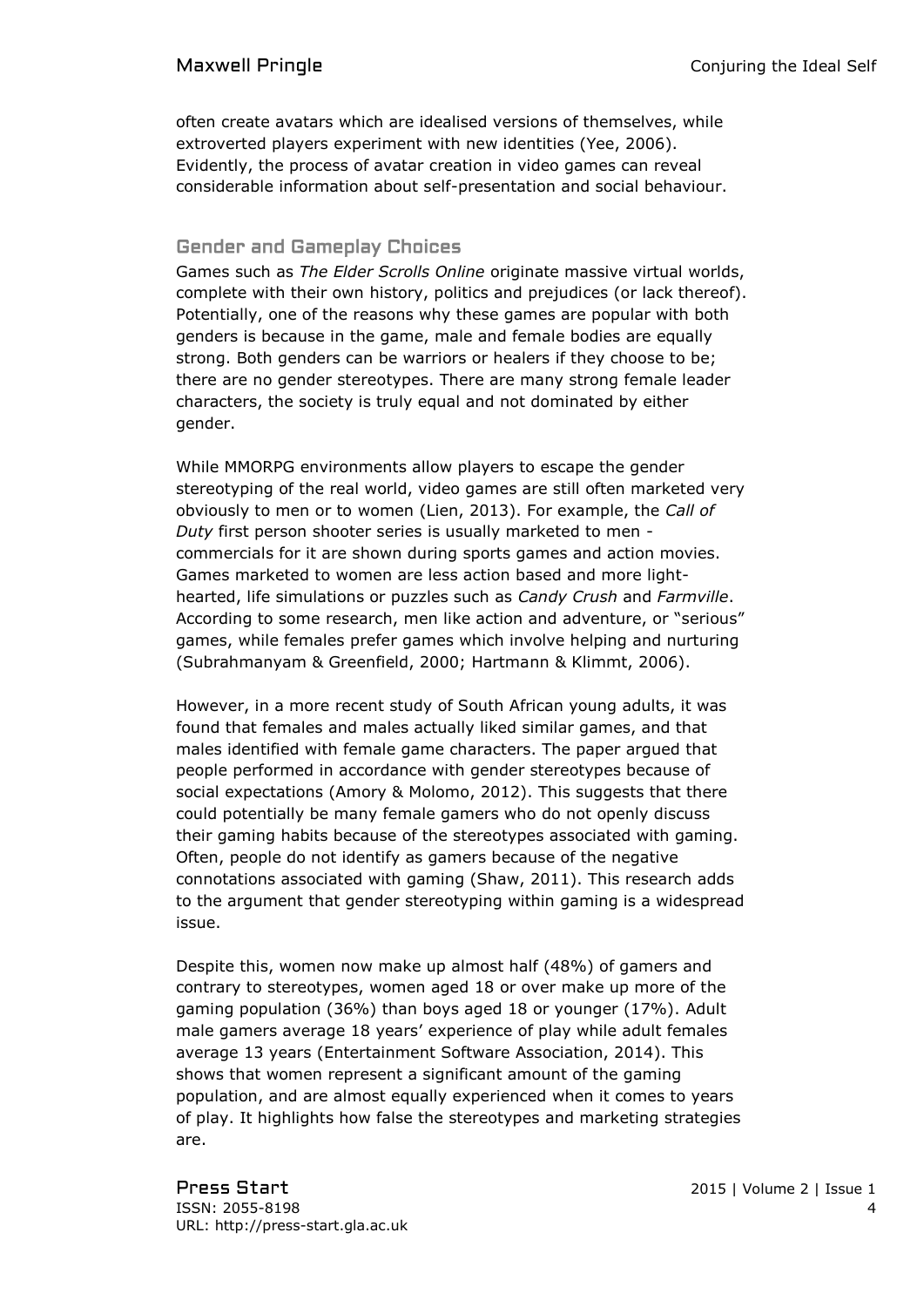### Rationale of the current study

Research in this area highlights the potential of avatar-based media for exploring fundamental psychological mechanisms underlying perceptions, attitudes and behaviours relating to self-presentation. (Seung-A, 2010). Avatar creation media provides an environment with which to study the more unconscious aspects of self-presentation. In online environments such as these, it becomes easy for people to interact socially in a disembodied manner; they are granted anonymity and can reveal as much or as little as they choose. This combination of anonymity and disembodiment provides a computer mediated environment wherein a new kind of identity production appears. (Bargh *et al*., 2002; McKenna *et al.*, 2002). The study of avatars and social interaction online are important research areas in the human computer interaction (HCI) and cyberpsychology fields, and the wider field of social psychology.

Online massively multiplayer video games such as *World of Warcraft*  (*WoW*) have created idiosyncratic social environments with their own culture, history, group behaviour and real economic markets. It is unsurprising that they have become a focus of study for researchers in psychology. *WoW* has been studied by researchers using methods such as qualitative ethnography and quantitative analysis of census data (Bainbridge, 2015). As we continue to spend more and more time online, the study of social behaviour in online communities becomes increasingly important.

In addition to this, the recent "Gamergate" controversy (see Heron *et al*., 2014) highlights the need for research in to gamer identity, particularly with respect to gender and gaming. Despite the number of female gamers, the games industry is still seen as a male dominated industry (Stuart, 2011; Jayanth, 2014). Women make up just 12% of the games industry workforce (Wallace & Robbins, 2006; Burgess *et al*., 2007). Stereotypes prevail, which subsequently affect the design and marketing of games. Research into gameplay choices will help to inform game design, as well as revealing information about social behaviour, individual differences and gender differences.

The main aim of the study is to investigate self-presentation in avatars with relation to self-esteem. The secondary aim is to explore avatardirected gameplay choices with relation to gender. While a growing body of research has been dedicated to self-presentation in avatars, none has investigated the relationship between self-esteem and self-presentation using Franzoi & Shields's (1984) body self-esteem measure.

There has been some previous research in gender and avatar creation; however, it has been limited. For example, Thomas & Johansen's (2012) study used a female-only sample and thus was not making a gendered comparison. Currently, there is little research on gender in gameplay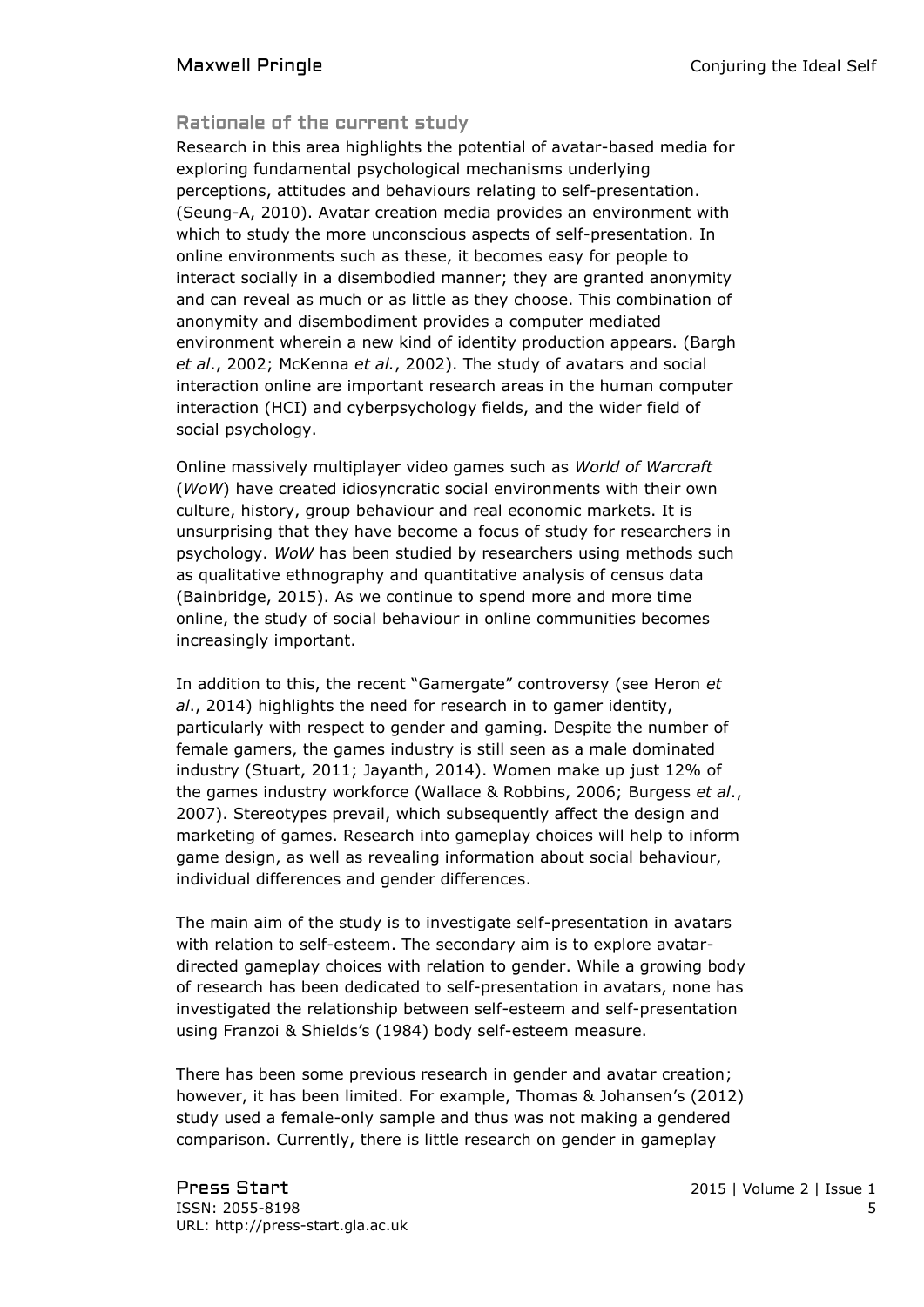choices. It has been found that females did show a slight preference for healing/support based roles (DiGiuseppe & Nardi, 2007). However, this study can be criticised for its methods and non-scientific approach. The study was mostly quantitative and did not use any statistical methods to analyse the strength of the relationship between gender and class choice. Building on this research and using assumptions from gender stereotypes to draw hypotheses, this study looks to investigate gender differences in gameplay with regard to class choice.

The hypotheses of the study are as follows:

*H1: self-esteem will predict scores of perceived similarity*

*H2: gender will affect class choice*

## Method

### Design

The study used a mixed design to investigate two hypotheses. The independent variables were self-esteem scores and gender. The dependent variables were perceived similarity scores and class choice, respectively.

### Ethics

Participants were informed before the experiment commenced that all their information would be kept fully confidential. They were reminded that they could withdraw from the study at any time and could omit any questions they did not wish to answer. Consent forms were used to ensure that participants were aware of what they were taking part in.

### Participants

There were 40 participants. 23 (57%) were female. 28 (70%) participants were students. The remaining participants were either graduates or non-students. Participants were recruited through advertising on the University of Glasgow's Psychology Facebook groups, email and through word of mouth. Age of participants ranged between 20-35. The average age was 22.6 (SD =  $3.05$ ).

Twenty described themselves as regular gamers. The others had little to no gaming experience. Of the regular gamers, the average time spent playing games per sitting was 2.2 hours. The most common system used was PC, followed by PS3. The most popular genres were action/adventure, role playing (RPG) and first person shooter (FPS). The genre of MMORPG games was played by 10% of participants ( $n = 4$ ).

Materials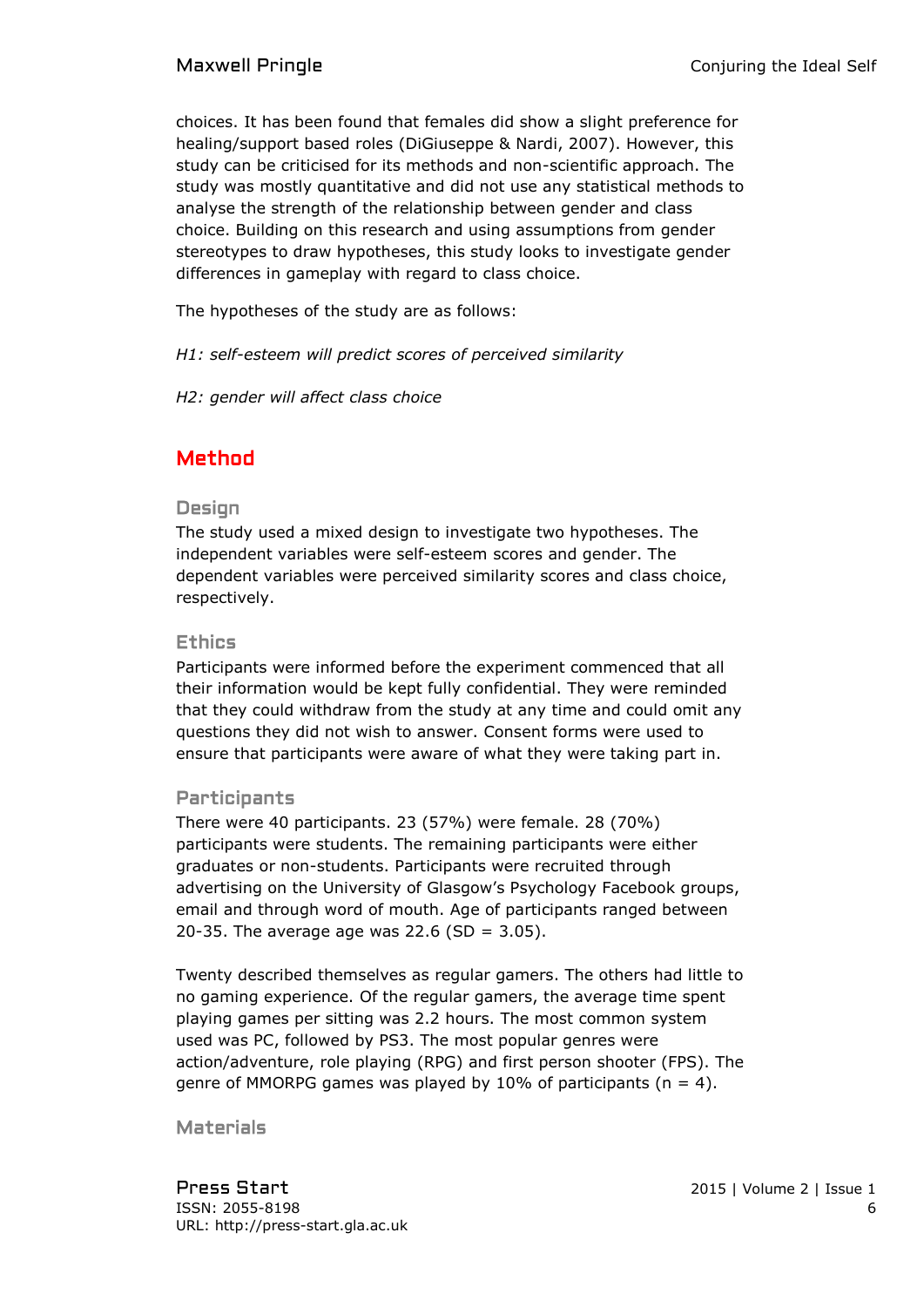The video game used to create avatars was *The Elder Scrolls Online*, a 2014 massively multiplayer online role playing game (MMORPG). Players are able to create a unique avatar upon starting the game, which will represent them in the social online world as they play through the game.

The avatar creation process is very detailed and allows players the choice of nine races. There are three human races, the Redguards, Nords and Bretons, differentiated by hair, eye and skin colouring, culture and combat style. The three elven races are Dunmer, Bosmer and Altmer. Lastly, there are three humanoid creature races, the Orcs, Khajits and Argonians. For this study, race choice was left open to participants. A brief outline of each race is provided in-game to inform users of their traits and combat styles.



Figure 1: Available races in *The Elder Scrolls Online*. Top row L-R: Argonian, Breton, High Elf; Middle row L-R: Khajit, Nord, Dark Elf; Bottom row L-R: Orc, Redguard, Wood Elf

After choosing a race, users then choose a class, which determines their style of combat and skills. The game provides a description of each class, and if clarification was needed extra information was given to participants to inform their decision. Choice of class is important as it determines the player's role in a social group. Dragonknights are damage based warriors using heavy weapons, Nightblades focus on damage using stealth, while Sorcerers use magic and Templars are support based using magic to heal teammates.

Participants were told to choose the class as if they were going to play the game, and reminded of the social and team work aspects involved.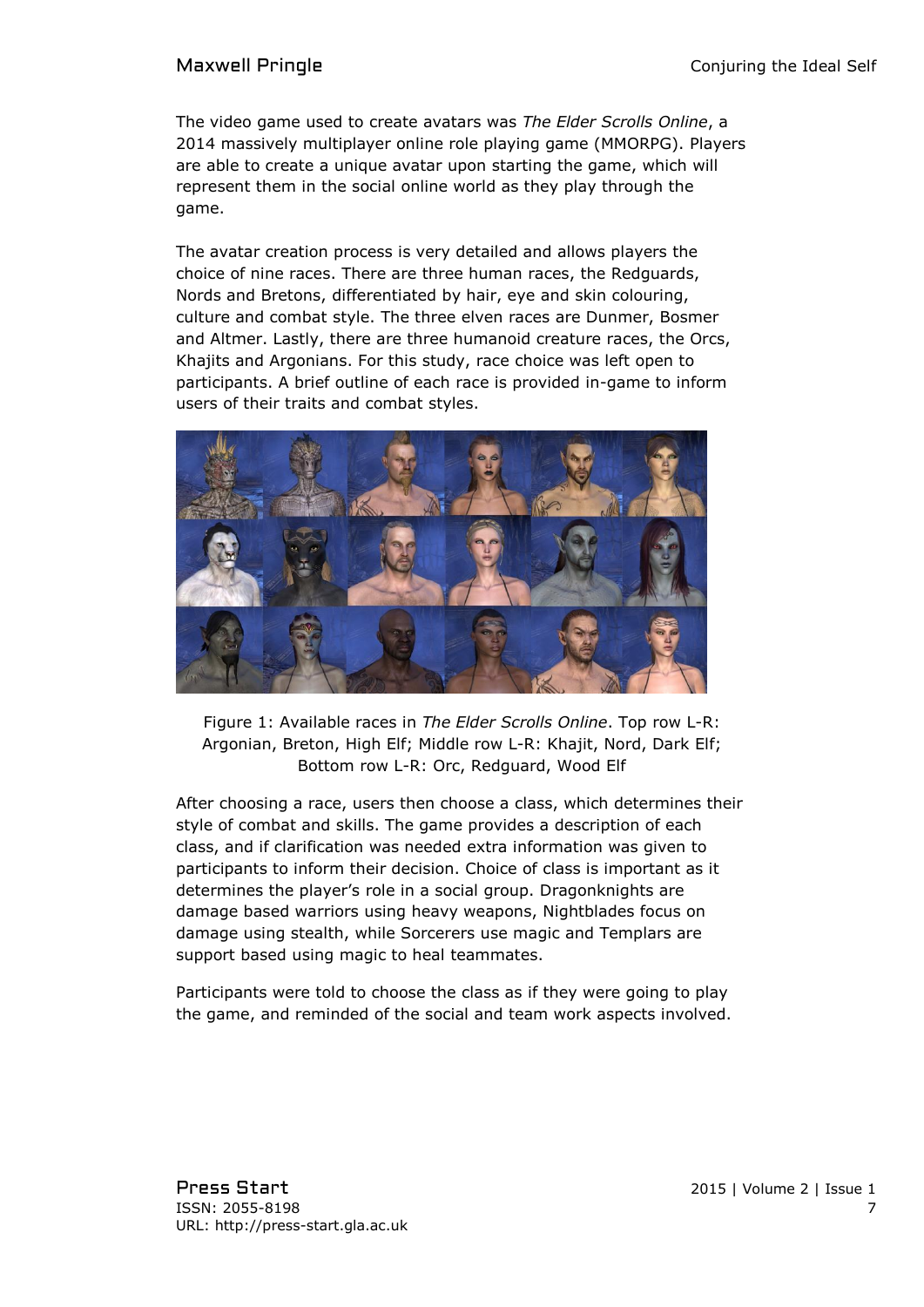

Figure 2: Class choices in *The Elder Scrolls Online*

For the physical dimension of the avatar, the game allowed for the manipulation of 48 attributes, using scale sliders and ternary diagrams. These attributes varied from face structure such as cheekbone height, eye width etc., to body shape such as waist size, hip size and gut size. It was left to participants to manipulate as many or as little attributes as they liked, to ensure that the process represented real life character creation as closely as possible.

| <b>Body Type</b>         |        |  |
|--------------------------|--------|--|
| <b>Muscular</b>          | oî     |  |
|                          |        |  |
|                          |        |  |
|                          |        |  |
|                          | Thin   |  |
| Large                    |        |  |
| <b>Height</b>            |        |  |
|                          | ► மி   |  |
| <b>Features</b>          |        |  |
| <b>Skin Color</b>        |        |  |
|                          | o      |  |
| <b>Body Marking</b><br>N |        |  |
|                          | o      |  |
|                          |        |  |
| <b>Upper Body</b>        |        |  |
| <b>Torso Size</b>        |        |  |
|                          | ó<br>ъ |  |
| <b>Chest Size</b>        |        |  |
|                          |        |  |
|                          | oî     |  |

Figure 3: Example of avatar creation user interface in *The Elder Scrolls Online*

**Measures**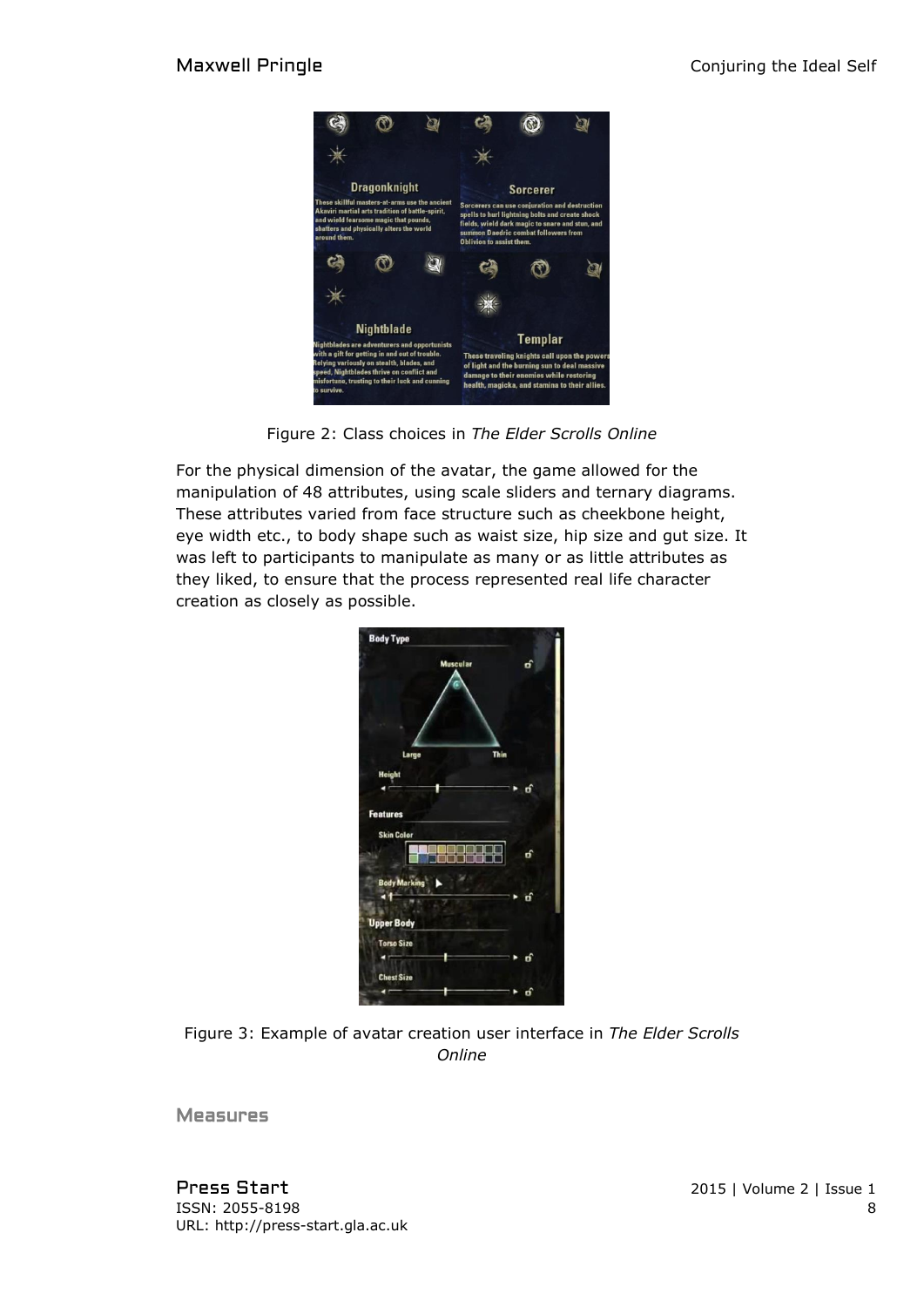The measures used were Rosenberg's Self-Esteem scale, a Body Self-Esteem questionnaire and a specially created avatar evaluation questionnaire.

#### Self-esteem

Firstly, to measure general self-esteem, the Rosenberg scale (1965) was used. This self-report test measures ten items on a Likert-type scale with responses ranging from 'strongly agree' to 'strongly disagree'. Scores range from 0-30 with scores under 15 signifying low self-esteem.

Secondly, to measure body self-esteem, Franzoi & Shields (1984) Body Self-Esteem scale was used. This self-report questionnaire uses a Likert scale to measure how participants feel about 35 body parts and functions, such as "appearance of stomach", "thighs", "nose", "lips" etc. Participants respond with a number between 1 and 5 in the space provided. The minimum score is 35 and the maximum is 175.

#### Evaluation

The avatar evaluation asked participants to rate their avatar in terms of facial features and body, and then asked them how similar to themselves they perceived the avatar to be. Lastly, participants were asked to write a short sentence explaining why they chose the race and class they did.

#### Additional Measures

A questionnaire on gaming experience and habits was given to determine if participants were regular gamers or non-gamers. This asked if they considered themselves regular gamers or not, and if so how many hours they would typically spend playing. It also asked which genres of games they played and on what gaming system. Lastly, it asked if participants played online games and if so, if they played with friends or with strangers.

#### Procedure

Firstly, participants were given their questionnaire package and informed of what they would be doing. They were asked to read and sign a consent form and read the instructions sheet. Secondly, they completed the gaming habits questionnaire.

After this, they began creating their avatar. They were asked to complete a trial to acclimatise to the user interface of the game, by way of replicating a practice avatar from a printed image. To ensure that this example avatar did not influence participants' own avatar choices, it was given extreme and unusual features that they would be unlikely to choose for their own avatar.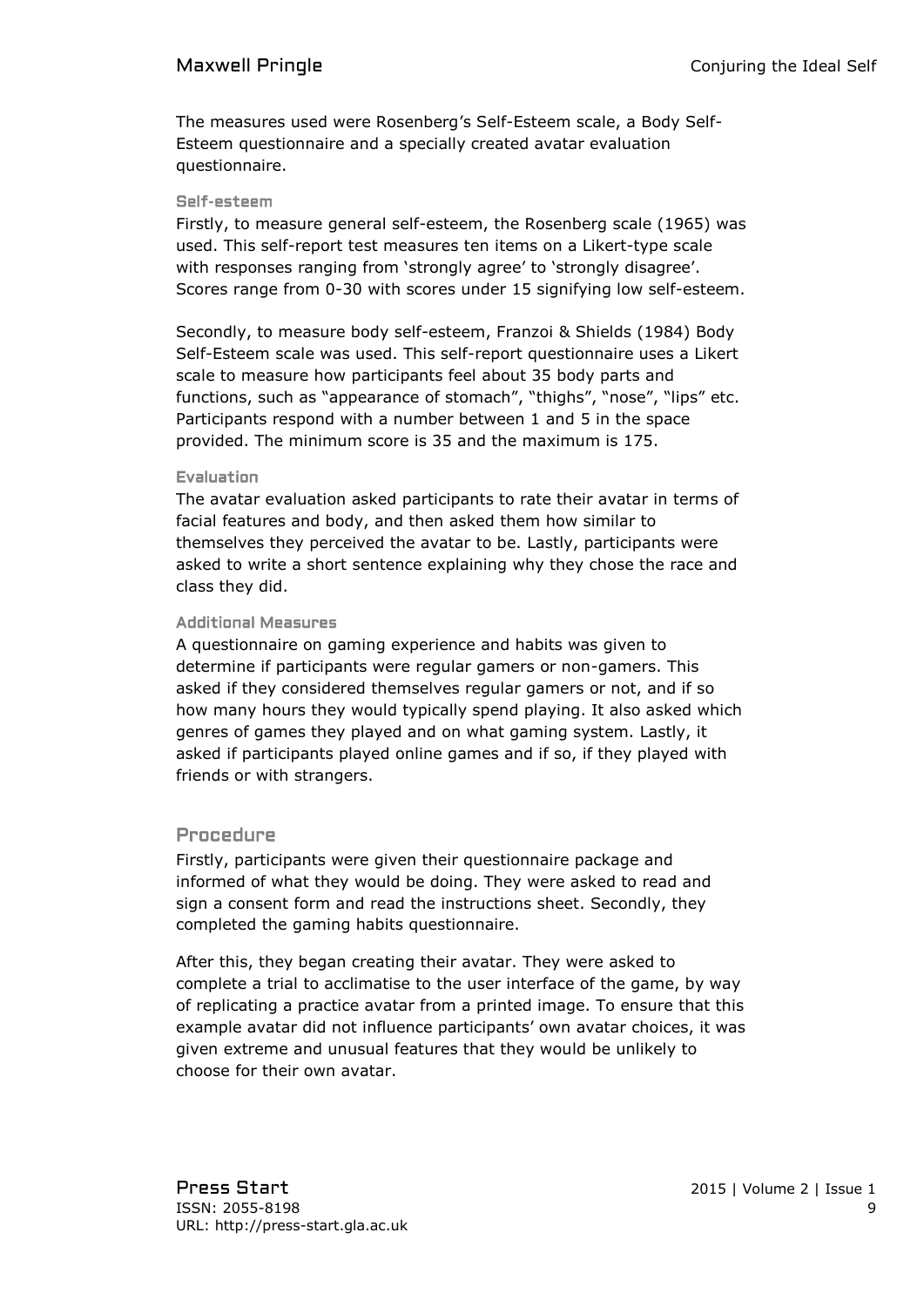The trial ensured that the user interface was not a confounding variable, as difficulty or confusion using it could affect a participant's avatar design process and lengthen their creation time, which was being measured. If participants were regular gamers or felt confident about using the interface they were allowed to skip this stage.

After the trial, the avatar settings were reset and the participants began creating their own avatar. While doing this, a screen recording was taken in order to measure the time spent on creating.



Figure 4: The practice avatar

Upon finishing the avatar, participants then began completing their questionnaires. Firstly, they completed the Rosenberg Self-Esteem scale, followed by the Body Self-Esteem scale, and lastly the avatar evaluation questionnaire.

Participants were then debriefed on the study. They were told what the questionnaires had measured, how the data was going to be used and what the study was investigating. They were reminded that their data would be anonymised, and that they could email to ask any questions or enquire about the results of the study. The duration of the experiment was on average 30 minutes for each participant.

## Results

Self-esteem and similarity

*H1: self-esteem will predict scores of perceived similarity*

A multiple regression was run to test if self-esteem would predict perceived similarity ratings. Self-esteem was a composite of two

Press Start 2015 | Volume 2 | Issue 1 ISSN: 2055-8198 10 URL: http://press-start.gla.ac.uk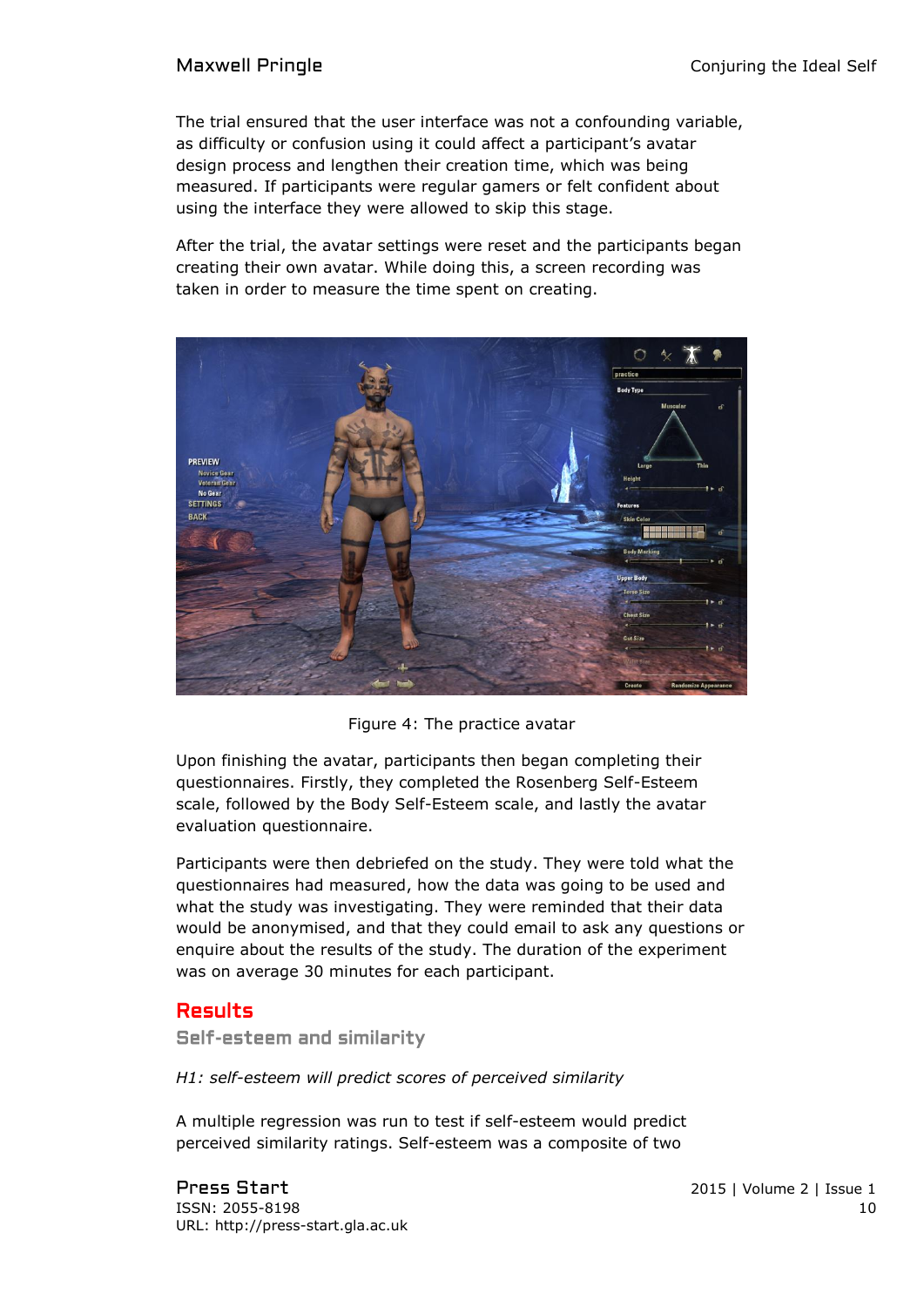independent variables: the Rosenberg general self-esteem measure and the body-self-esteem measure. A multiple regression was used as it allows analysis of the effects of multiple independent variables on a dependent variable; in this case if one or both self-esteem measures predicted similarity.

The results were found to be highly significant:  $F(2, 37) = 5.73$ ,  $p =$ 0.007. This supports the hypothesis that self-esteem will predict scores of perceived similarity. However, analysis of coefficients revealed that only one of the variables added statistically significantly to the prediction, the body self-esteem measure ( $p = 0.002$ ). This signifies that while body self-esteem was a highly significant predictor of perceived similarity, there was no relationship found between general self-esteem and perceived similarity rating.

|                             | All   | <b>Males</b> | <b>Females</b> |
|-----------------------------|-------|--------------|----------------|
| Age                         | 22.6  | 22.9         | 22.4           |
| <b>General Self-Esteem</b>  | 19.3  | 19.6         | 18.9           |
| <b>Body Self-Esteem</b>     | 112.2 | 114.6        | 110.6          |
| <b>Perceived Similarity</b> | 4.8   | 4.3          | 5              |

### Table 1: Descriptive Means

The unstandardised coefficient value for body-self-esteem was 0.081. This means that as body self-esteem rating increased, perceived similarity rating increased by 0.081. This supports the hypothesis that self-esteem will predict scores of perceived similarity.

Gender and class choice

### *H2: gender will affect class choice*

For this hypothesis a Chi-Square goodness-of-fit test was used. The results were moderately significant:  $x(3) = 9.264$ ,  $p < 0.026$ . Thus the hypothesis that gender would affect class choice was supported.

It was found that the most popular class choice for women was the healing role (Templar) as  $34.8\%$  (n = 8) of female participants chose this, while only 1 male participant chose it. For males the most popular choice was the damage focused role (Dragonknight) with 47.7% ( $n = 8$ ) making this choice. The Sorcerer class was more popular with females  $(30.4\%$ , n = 7) than males  $(11.8\%$ , n = 2) while the Nightblade class was more popular with males (65.3%,  $n = 6$ ) than females (17.4%,  $n =$ 4). Examination of Cramer**'**s V reveals that the strength of the relationship between gender and class choice is very high, as the Gamma value is high (0.481) while the significance is low (0.026). This supports the hypothesis that gender affects class choice.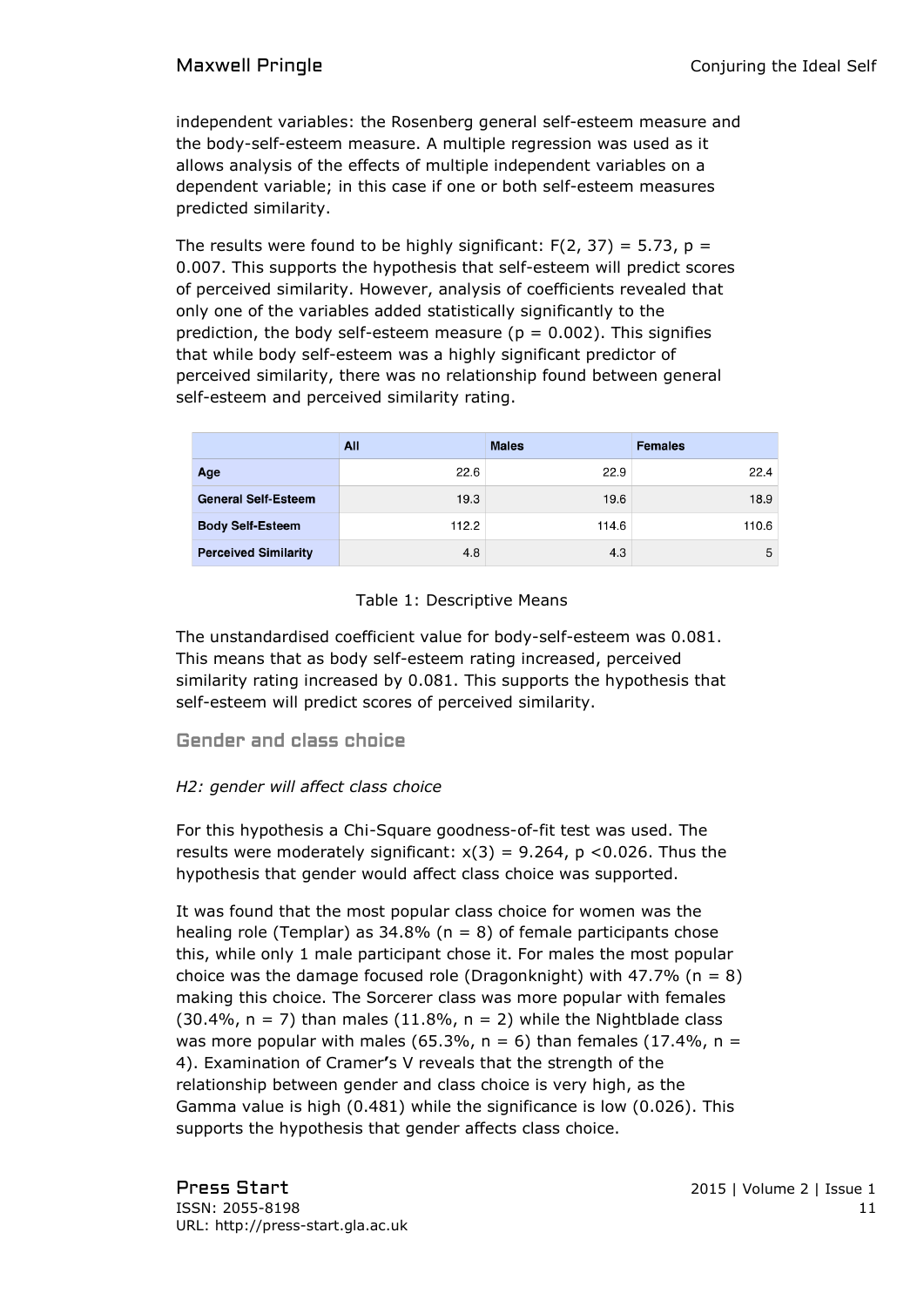The bar chart below illustrates the differences in class choice between genders. It is clear that Templar was a significantly more popular choice for females than males, while Dragonknight was more popular with males.



Figure 5: Class choice for males and females

However, a second cross-tabulation revealed that within gamers of both genders, Dragonknight was most popular (22.5%,  $n = 9$ ) and Templar least popular (5%,  $n = 2$ ) Being a gamer did not significantly predict class choice ( $p = 0.066$ ) as class was varied within the regular gamer group.

## **Discussion**

#### Summary

Primarily, the study sought to investigate self-presentation in video games. Previous research found that self-presentation is a key feature of online social interaction, and that self-esteem can predict the nature of the self portrayed. This study proposed that self-esteem would predict the perceived similarity rating of participants' avatars. Gender and class choice was examined to determine if gender plays a role in gameplay decisions, to build on previous but limited research in this area.

Interpretation of the results

Self-Esteem & Similarity

Press Start 2015 | Volume 2 | Issue 1 **ISSN: 2055-8198** 12 URL: http://press-start.gla.ac.uk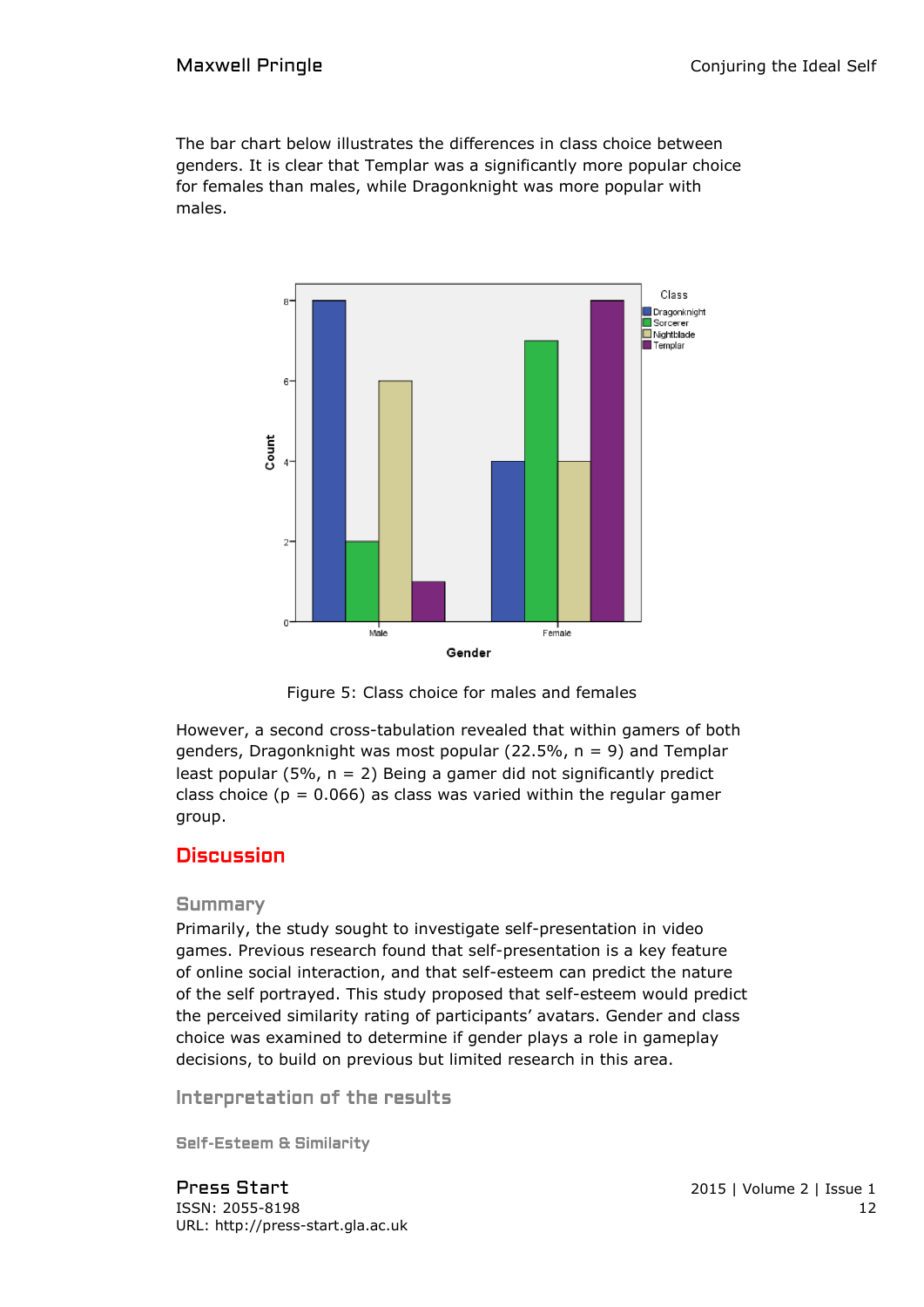While there were no significant results found for general self-esteem, there were highly significant results found for the relationship between body self-esteem and similarity rating. The strength of the relationship was examined and found to be very strong. As body self-esteem score increased, perceived similarity rating increased. This supported the hypothesis that self-esteem would predict avatar similarity.

As expected, those with a high body self-esteem score created an avatar similar to themselves, potentially because they were happy with themselves and did not feel the need to change things dramatically. Conversely, those with low body self-esteem score created something they perceived to be slightly similar, but downplayed or exaggerated the features they didn**'**t like in themselves - these features were determined through the results of the body self-esteem questionnaire. This supports Jensen *et al*.'s (2003) statement "Whether this takes the form of a kind of literal 'mapping' of the self onto one's avatar, or a concealment of one's "real self" within it, avatars are viewed as a form of selfrepresentation."

These results are consistent with findings from previous research (e.g. Axelsson, 2002; Ducheneaut *et al*., 2009; Bessiere *et al*., 2007; Thomas & Johansen, 2012; Companion & Sambook, 2008; Trepte & Reinecke, 2010) and suggest that body self-esteem plays a fundamental role in online self-presentation. Despite the study using a small sample, the effects of body self-esteem on online self-presentation were pronounced.

However, an alternative interpretation of the results could be that those who have high body self-esteem are more likely to describe the avatars as similar to themselves, because they believe themselves to be closer to the idealised version they have created, even if this is not the case. Similarly, those with low body self-esteem may state that their idealised avatar does not look like them, but an objective observer may think it does, when the person cannot see it for themselves because their judgment is clouded by low self-esteem. Therefore, to fully investigate the relationship between body self-esteem and avatar similarity, a future replication could use an additional measure of similarity, such as the judgment of a neutral party or even a comparison of actual body measurements and facial structure vs. the avatar's features.

#### Gender

It was hypothesised that gender would affect class choice. This hypothesis was supported by the results of a Chi-Square test. Males were more likely to choose the Dragonknight class, while females were more likely to choose the Templar class. This suggests that there are gameplay differences between males and females with regard to the role they play in a social online game. These results posit that women prefer healing, supportive roles while men prefer damage-based, more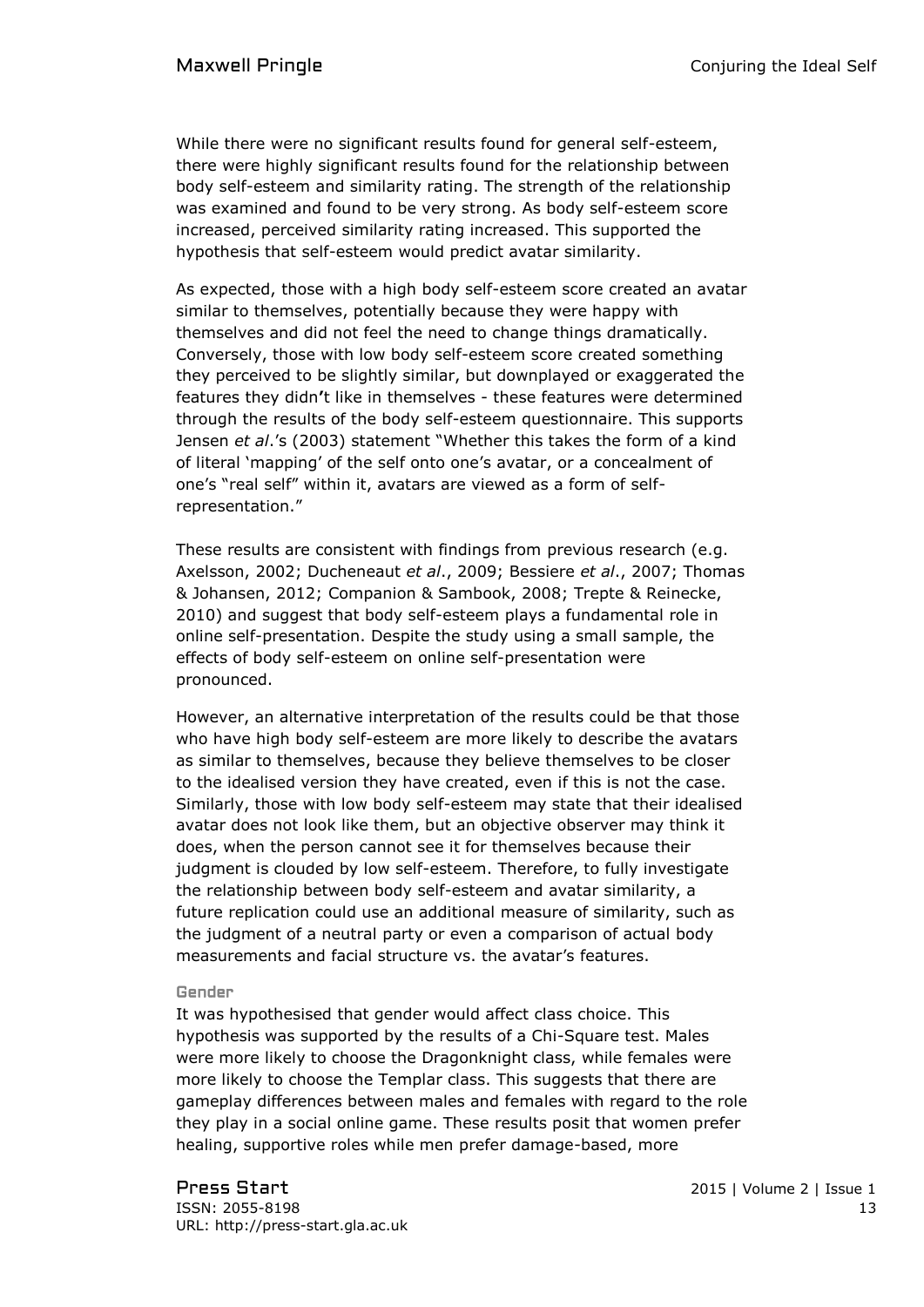aggressive roles. This is consistent with typical gender stereotypes and marketing in video games. However, it is possible that females are simply acting in according with the stereotypes expected of them, as argued by Amory & Molomo (2012). It was found that female gamers showed more variation in class choice, suggesting that class choice could potentially be more to do with gaming experience. This supports DiGiuseppe & Nardi's (2006) findings that as gaming experience increased, females showed more variation in class choice. If females do not have gaming experience, perhaps they are more likely to fall into stereotypical behaviour. Of course the same could apply to males too, as they may choose the more aggressive role to fulfil the stereotype of being physically strong. However, as afore-mentioned the sample was small, thus a larger study could determine if these effects are widespread.

### Limitations

The study was not without its limitations. Predominantly, the sample size was very small, meaning it is difficult to generalise the results to the population. This was due to time constraints; in future the study could be replicated with a larger sample to increase statistical power. Secondly, age in the sample only varied between 20 and 35. This was because it was mainly undergraduates used, and it was difficult to gain access to individuals spanning each age group. It was decided that the sample would be limited to this age range as it would have been difficult to counterbalance across all age groups. Future research could improve on this by testing individuals in all age groups to determine if age produces any effect. In terms of gender, there was a disproportionate amount of females in the sample. Ideally there would be an equal amount of both genders to ensure the results are generalisable to the population.

Another issue with the study was software problems. *The Elder Scrolls* was chosen as it had a very detailed character creation interface; however some participants still commented that the attributes changed very subtly and because of this they could not make extreme "cartoony" looking characters. An additional problem of using this software was the user interface, as it is perhaps not the most intuitive to use. There are sliders for each attribute which works well when the attribute is on a scale (e.g. height); however for attributes like hair style, the user is required to click through each option as there is no thumbnail to display each style. This frustrated some participants and could have lessened the effort they expended in creating their avatar.

### Implications

The study presents some interesting implications with regard to selfpresentation in video games. It has been found that participants who played a game with their own personalised avatar displayed higher levels of aggressive behaviour than those who played with a non-

Press Start 2015 | Volume 2 | Issue 1 ISSN: 2055-8198 14 URL: http://press-start.gla.ac.uk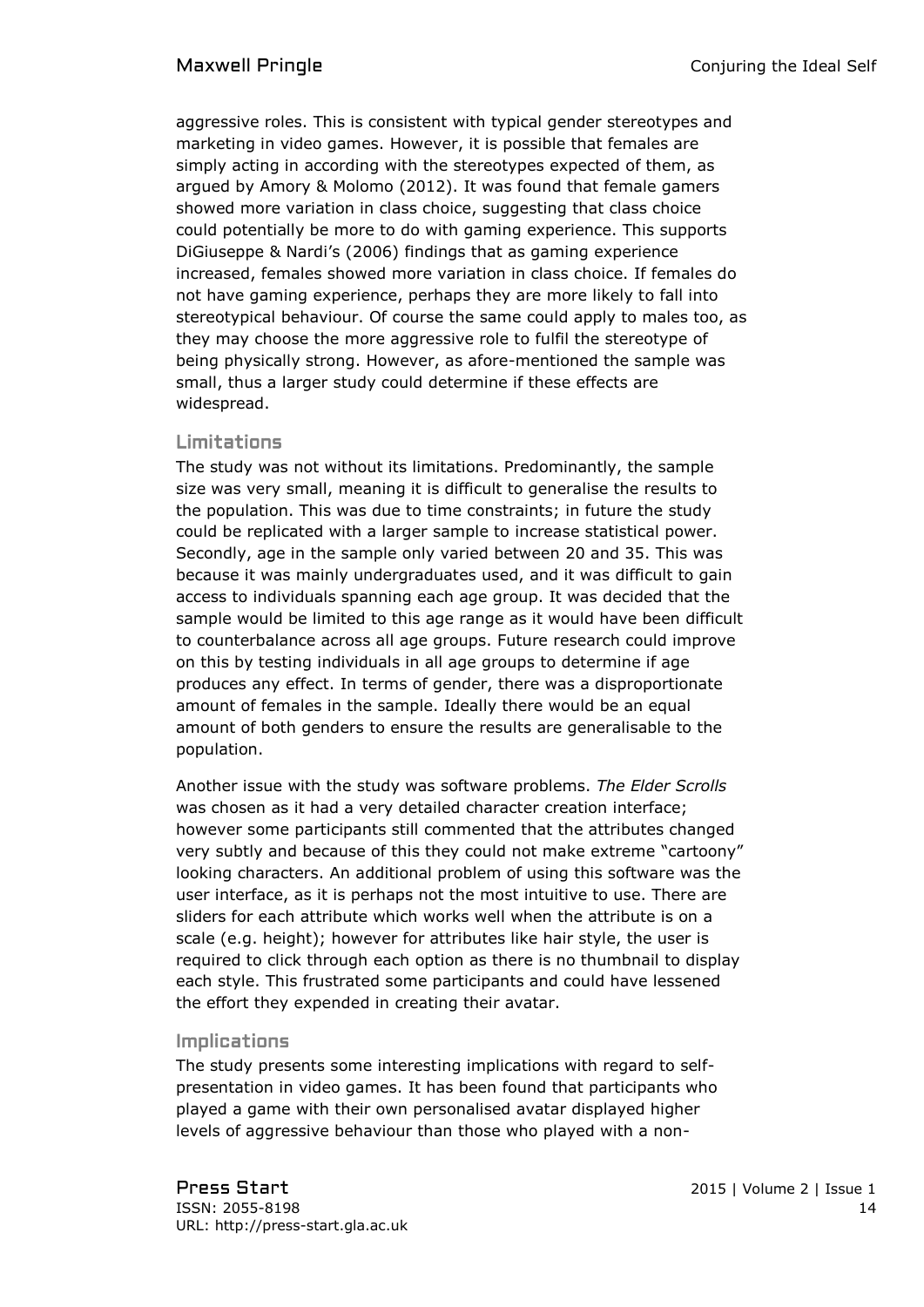personalised avatar. In violent video games, participants were found to experience more arousal and self-activation if they played with a personalised character, which subsequently increased aggressive responses (Fischer *et al*., 2010). It would be interesting to investigate the effect of personalised avatars on behaviour in other types of games such as prosocial games, to determine if this is a widespread effect.

Additionally, avatars in video games could allow for an increase in selfesteem. These environments also allow people to express themselves fully, in ways that they may not feel able to in real life - they are able to reveal their "hidden selves" (Sular, 2002). It is for these reasons that online environments play a key role in identity empowerment. (Zhao *et al*., 2008).

#### Future research

A fundamental direction for future research would be to isolate the specific features of the body self-esteem questionnaire, and examine each one in relation to the corresponding feature on the avatar. For example, comparing ratings of own biceps in males to size of biceps they choose for their avatar. This would serve to explore in more depth the relationship between self-esteem and avatar creation.

Secondly, the difference between the effects of general self-esteem and body self-esteem should be investigated further. The study found that there was no effect of general self-esteem on the avatar**'**s perceived similarity. This suggests that either avatar presentation solely reflects physical attributes, or that the sample size was simply not large enough to find any effects. Perhaps general self-esteem could be reflected in other non-physical attributes commonly found in avatars such as intelligence, honesty, wisdom, etc. It could be possible that people separate their physical and mental qualities when creating an avatar, and as there were only physical qualities to customise, general selfesteem was not a significant factor in influencing this.

As previously mentioned, a limitation of this study was the age range in the sample. Future research in the area could aim to test participants from every age group to determine if the effects are age-specific. Would older adults display the same amount of self-presentation efforts as younger adults? Does exposure to video games and social media affect this, or is self-presentation a timeless concept found across many mediums? A future study could compare self-presentation in video game avatars, social media websites and traditional mediums to determine if self-presentation efforts have increased with the use of these technologies.

Lastly, future research could comprise cross cultural study. Research has found that there are differences in the way Western and Asian users self-present in games. Western games more commonly have customisation options while Asian games will typically only have pre-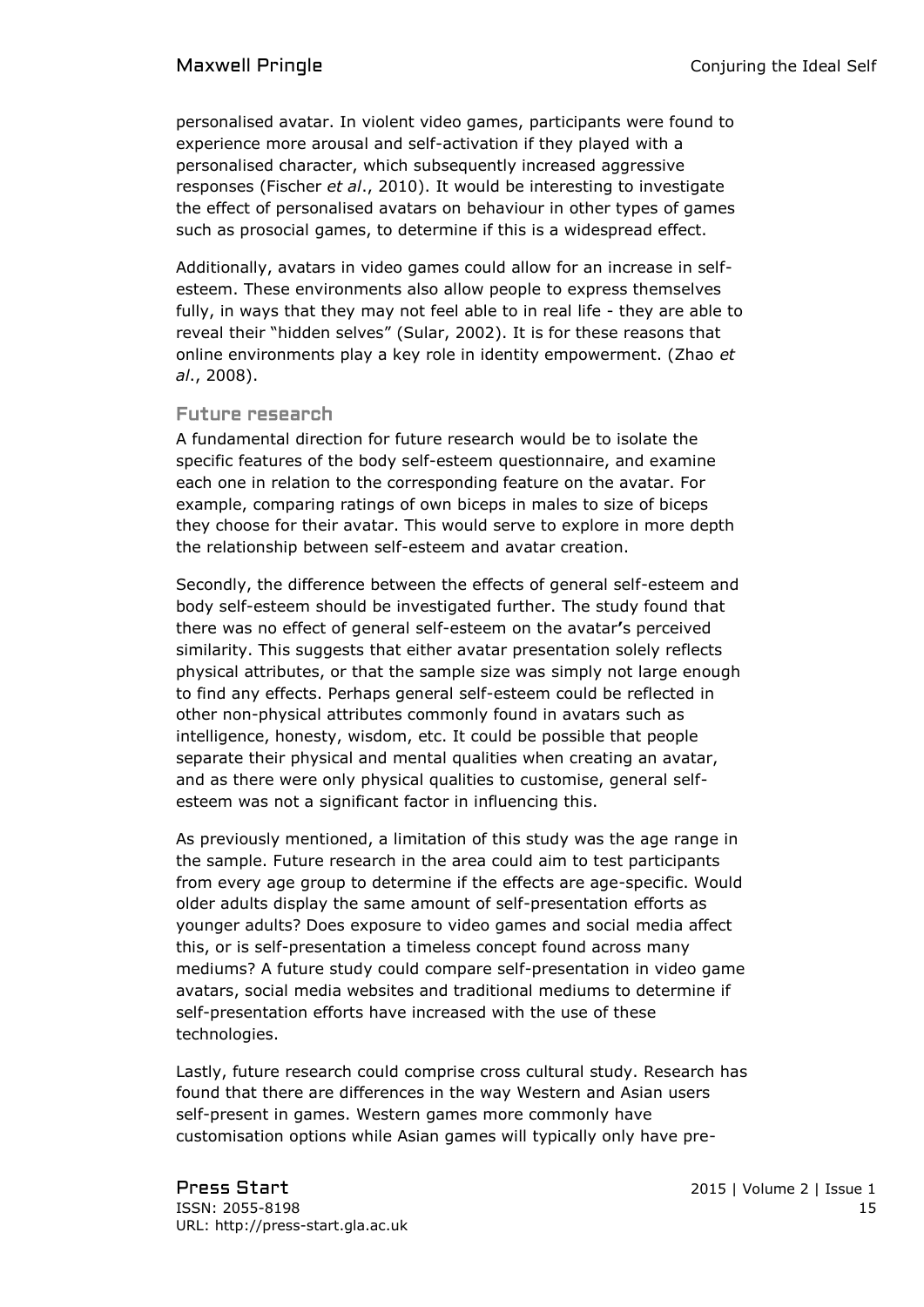defined characters to play as. It was found that Asian gamers disliked detailed character creation because they did not like that other, more skilled players could create avatars more attractive than theirs (Yee, 2006). This could possibly represent a difference in cultures, as Western cultures focus on individualism and Eastern on collectivism. Future research could investigate how self-presentation differs across cultures, to establish if the research by Yee is generalisable to the population.

## Conclusion

This study contributed to the literature by expanding on current research while investigating new hypotheses. The effect of self-esteem on avatar self-presentation found in previous research was confirmed and found to have a strong relationship. The study built on previous research by using quantitative rather than qualitative methods to find that gender affected gameplay decisions.

The results of this study could be applied to many areas, such as games design and marketing, cyberpsychology and the study of online social behaviour. It is important to determine if real life social behaviours translate to online environments, or if different rules apply in these environments.

As previously discussed, there is an argument that the games industry seems to be discordant with the reality of their audience: marketing for mainstream titles is often clearly directed at men or women. As such, gender is a contentious topic within the industry, and therefore something that needs to be explored. Research in this area could lead to better game design and marketing as designers will learn more in depth information about their audience, while informing the field of social and cyber psychology on trends in online behaviour.

## References

Alexander, C., Knight, G. (1971). Situated Identities and Social Psychological Experimentation, *Sociometry, 34(1)*, p65-82

Amory, A., & Molomo, B. (2012). Gendered Play and Evaluation of Computer Video Games by Young South Africans, *Gender, Technology And Development, 16(2)*, p177-196

Arkin, R. (2013). Self presentation styles. In J. Tedeschi, *Impression Management Theory and Social Psychology Research* (2nd ed.).

Axelsson, A. (2002). "The Digital Divide: Status Differences in Virtual Environments." In R. Schroeder (Ed.) *Social life of Avatars: Presence and interaction in Shared Virtual Environments* (pp.188-204). New York: Springer.

Bainbridge, W. (2015) World of Warcraft, *The International Encyclopedia of Digital Communication and Society,* p1**–**4.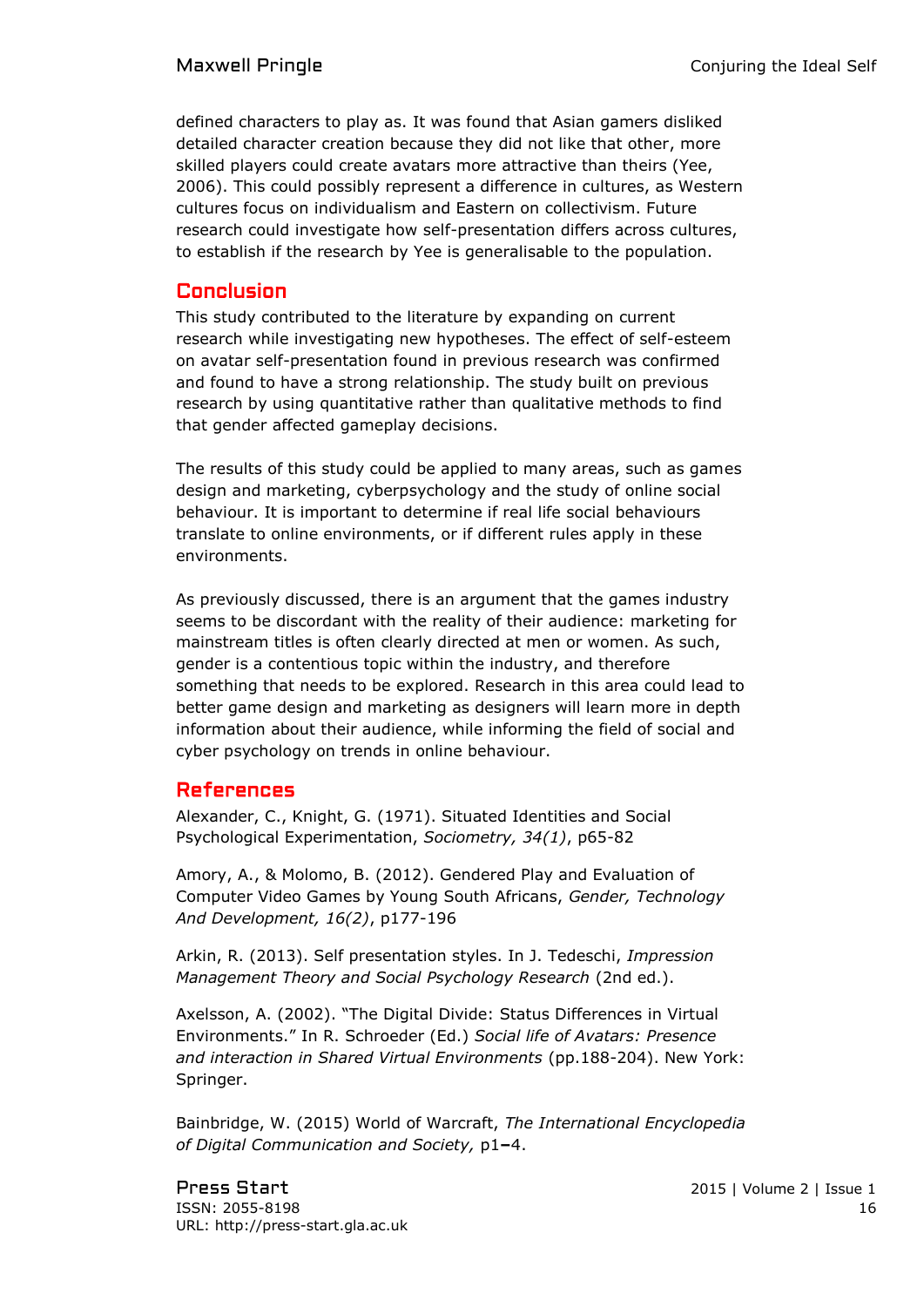Bargh, J., McKenna, K., & Fitzsimons, G. (2002). Can You See the Real Me? Activation and Expression of the "True Self" on the Internet, *Journal Of Social Issues*, *58*(1), p33-48

Bessière, K., Seay, A. F., & Kiesler, S. (2007). The ideal elf: Identity exploration in World of Warcraft, *CyberPsychology & Behavior, 10,*  p530-535.

Bibby, P. (2008). Dispositional factors in the use of social networking sites: Findings and implications for social computing research, *Lecture Notes in Computing Science, 5075*, p392-400

Brenner, J. (2013). Pew Internet: Social Networking. Retrieved 5 June, 2015 from [http://www.pewinternet.org/fact-sheets/social-networking](http://www.pewinternet.org/fact-sheets/social-networking-fact-sheet/)[fact-sheet/](http://www.pewinternet.org/fact-sheets/social-networking-fact-sheet/)

Bromley, D. (1993). Reputation, image, and impression management. Chichester, England: Wiley.

Burgess, M. C. R., Stermer, S. P. & Burgess, S. R. (2007). Sex, lies and video games: The portrayal of male and female characters on video game covers. *Sex Roles, 57,* p419-433.

Caspi, A., & Gorsky, P. (2006). Online deception: Prevalence, motivation and emotion, *CyberPsychology & Behavior, 9*, p54-59.

Cheng, L., Farnham, S., & Stone, L. (2002). Lessons learned: Building and deploying shared virtual environments. In R. Schroeder (Ed.), *Social life of avatars: Presence and interaction in shared virtual environments.*  New York: Springer.

Companion, M., & Sambrook, R. (2008). The Influence of Sex on Character Attribute Preferences. *Cyberpsychology & Behavior, 11(6)*, p673-674

Cornwell, B., & Lundgren, D. C. (2001). Love on the Internet: Involvement and misrepresentation in romantic relationships in cyberspace vs. realspace, *Computers in Human Behavior, 17, p*197-211.

DiGiuseppe, N., Nardi, B. (2007) Real Genders Choose Fantasy Characters: Class Choice in World of Warcraft, *First Monday, 12(5)*

Ducheneaut, N., Wen, M., Yee, N., & Wadley, G. (2009). Body and mind: A study of avatar personalization in three virtual worlds. Proceedings of CHI 2009.

Ellison, N., Steinfield, C., Lampe, C. (2006) The Benefits of Facebook "Friends": Social Capital and College Students, Journal of Computer-Mediated Communication, 12(4), p1143-1168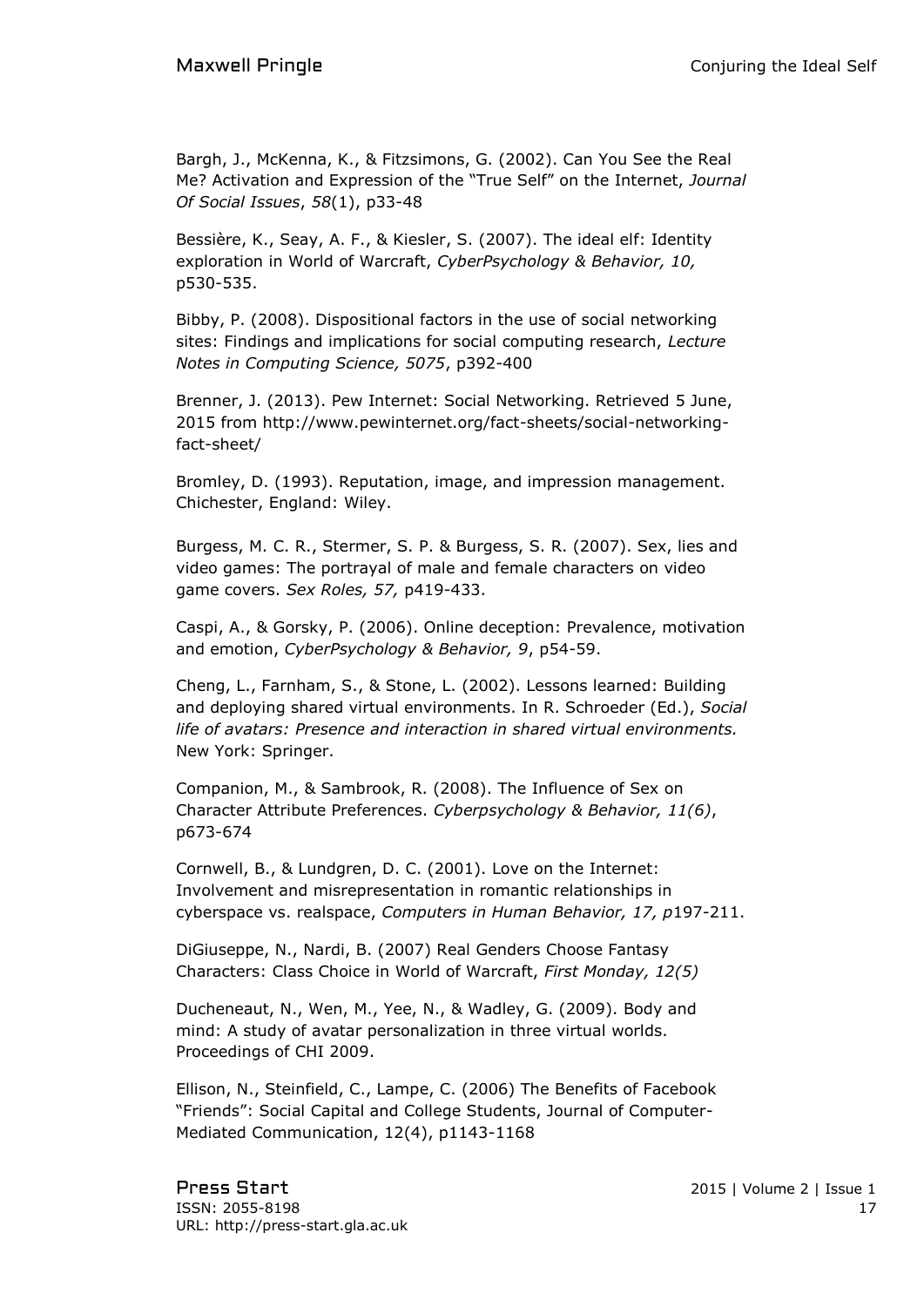Entertainment Software Association. (2014). Essential Facts About the Computer and Video Games Industry. Retrieved 5 June 2015, from [http://www.theesa.com/wp-content/uploads/2014/10/ESA\\_EF\\_2014.pdf](http://www.theesa.com/wp-content/uploads/2014/10/ESA_EF_2014.pdf)

Fischer, P., Kastenmuller, A., Greitemeyer, T. (2010). Media violence and the self: The impact of personalised gaming characters in aggressive video games on aggressive behaviour, *Journal of Experimental Social Psychology, 46(1)*, p192-195

Franzoi, S.L. & Shields, S.A. (1984). The Body-Esteem Scale: Multidimensional structure and sex differences in a college population, *Journal of Personality Assessment, 48*, p173-178.

[Goffman, Erving](http://en.wikipedia.org/wiki/Erving_Goffman) (1959). The Presentation of Self in Everyday Life. New York: Doubleday.

Hartmann, T., KIimmt, C. (2006) Gender and computer games: Exploring females**'** dislikes, *Journal of Computer-Mediated Communication, 11*, p910-931

Heron, M., Belford, P., & Goker, A. (2014). Sexism in the circuitry. *SIGCAS Comput. Soc., 44(4)* p18-29

Jayanth, M. (2014). 52% of gamers are women **–** but the industry doesn't know it | Meg Jayanth. the Guardian. Retrieved 9 March 2015, from [http://www.theguardian.com/commentisfree/2014/sep/18/52](http://www.theguardian.com/commentisfree/2014/sep/18/52-percent-people-playing-games-women-industry-doesnt-know) [percent-people-playing-games-women-industry-doesnt-know](http://www.theguardian.com/commentisfree/2014/sep/18/52-percent-people-playing-games-women-industry-doesnt-know)

Jellison, J., Gentry, K. (1978). A Self-Presentation Interpretation of the Seeking of Social Approval, *Personality and Social Psychology Bulletin, 4(2)*, p227-230

Jones, E.E. (1964). Ingratiation: A social psychological analysis. New York, New York: Appleton-Century-Croft.

Kramer, N., Winter, S. (2008) Impression Management 2.0, *Journal of Media Psychology, 20(3)*, p106-116

Leary, M. (1995). Self-presentation: Impression management and interpersonal behavior. Social psychology series. Madison, WI, US: Brown & Benchmark Publishers

Leary, M., & Kowalski, R. (1990). Impression management: A literature review and two-component model. *Psychological Bulletin*, *107*(1), p34- 47

Lien, T. (2013). *No girls allowed*. *Polygon*. Retrieved 19 May 2015, from http://www.polygon.com/features/2013/12/2/5143856/no-girls-allowed

Manago, A. M., Graham, M. B., Greenfield, P. M., & Salimkhan, G.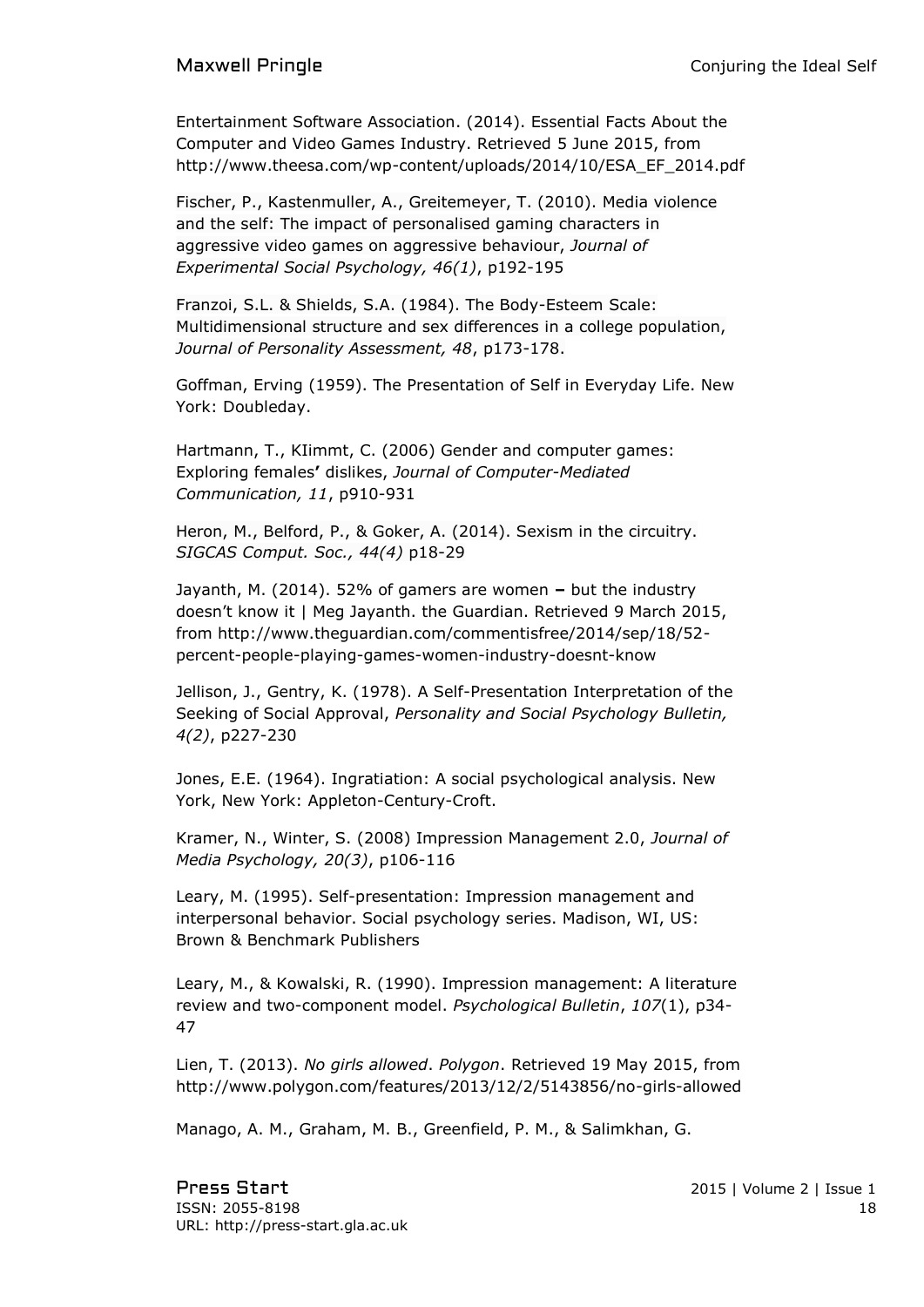(2008). Self-presentation and gender on MySpace, *Journal of Applied Developmental Psychology, 29,* p446–458.

McKenna, K., Green, A., & Gleason, M. (2002). Relationship Formation on the Internet: What's the Big Attraction?. *Journal Of Social Issues*, *58*(1), p9-31

Nadkarni, A., & Hofmann, S. (2012). Why do people use Facebook? *Personality And Individual Differences, 52(3)*, p243-249

Rosenberg, M. (1965). Society and the adolescent self-image. Princeton, NJ: Princeton University Press.

Sa, J. (2010) "I feel more connected to the physically ideal mini me than the mirror-image mini me": theoretical implications of the "malleable self" for speculations on the effects of avatar creation on avatar-self connection in Wii, *Cyberpsychology, Behaviour and Social Networking, 13(5)*, p567-70

Schau, H., & Gilly, M. (2003). We Are What We Post? Self‐Presentation in Personal Web Space. *Journal Of Consumer Research*, *30*(3), p385-404

Schlenker, B. (1980). Impression Management: The Self-Concept, Social Identity, and Interpersonal Relations. Monterey, California: Brooks/Cole.

Shaw, A. (2011). Do you identify as a gamer? Gender, race, sexuality, and gamer identity. *New Media & Society, 14(1*), p28-44

Strano, M. M. (2008). User Descriptions and Interpretations of Self-Presentation through Facebook Profile Images. *Cyberpsychology: Journal of Psychosocial Research on Cyberspace, 2*(2), article 1. Retrieved 5 June 2015, from <http://cyberpsychology.eu/view.php?cisloclanku=2008110402>

Stuart, K. (2011). Game changers: the women who make video games. *The Guardian*. Retrieved 9 March 2015, from [http://www.theguardian.com/technology/2011/dec/08/women](http://www.theguardian.com/technology/2011/dec/08/women-videogames-designing-writing)[videogames-designing-writing](http://www.theguardian.com/technology/2011/dec/08/women-videogames-designing-writing)

Subrahmanyam, K., Greenfield, P. (2000). Computer games for girls: What makes them play? J. Cassell, H. Jenkins (Eds.), From Barbie to Mortal Kombat, The MIT Press, Cambridge, Mass, pp. 46-71

Surratt, C. (1998) Netlife: Internet citizens and their communities, Nova Science, New York

Taylor, T. L. (2002). Living digitally: Embodiment in virtual worlds. In R. Schroeder (Ed.), The social life of avatars: Presence and interaction in shared virtual environments (pp. 40**–**62). London: Springer-Verlag